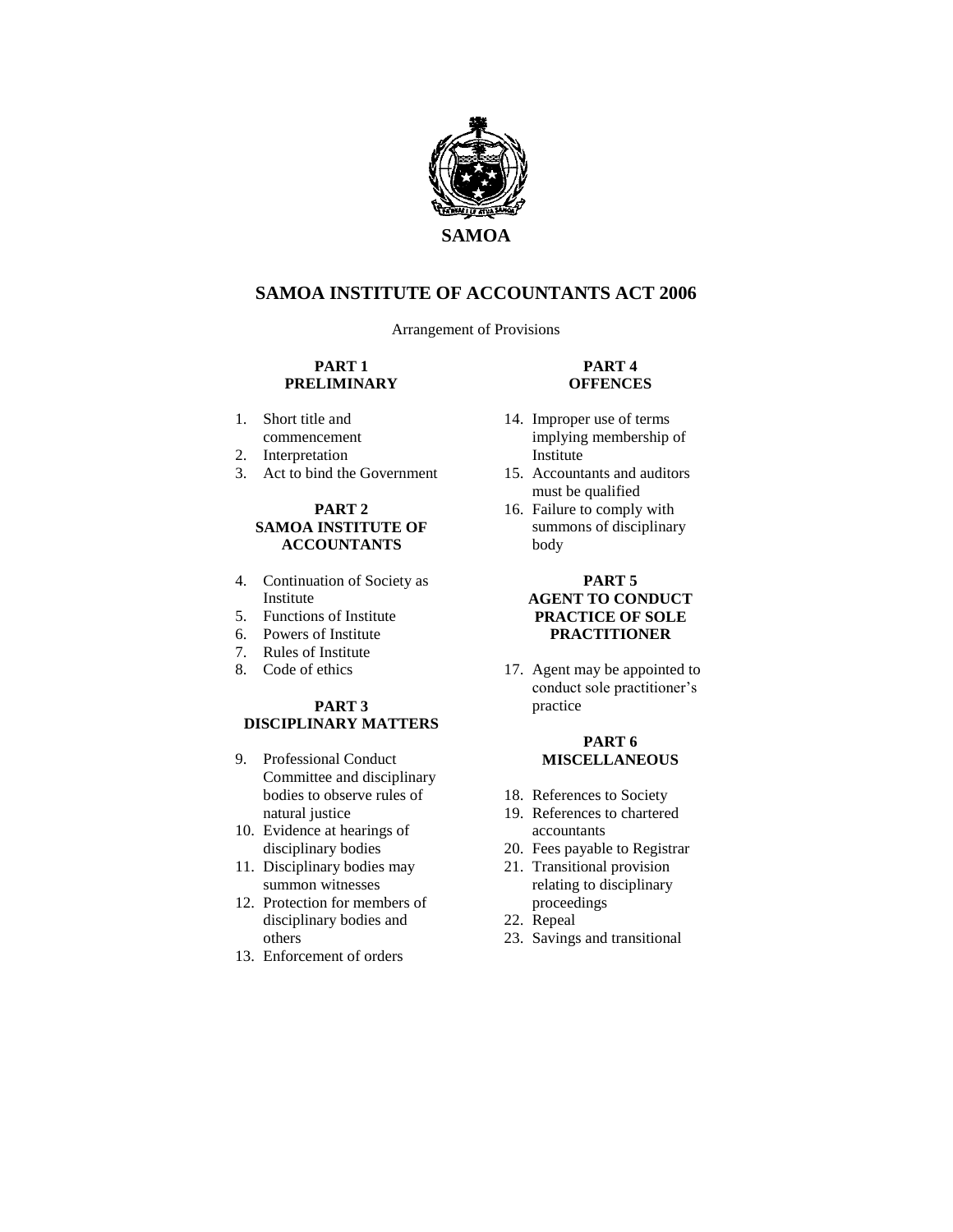# **SAMOA INSTITUTE OF ACCOUNTANTS ACT 2006 2006 No. 7**

### **AN ACT** to:

- (a) continue the Western Samoa Society of Accountants under the name "Samoa Institute of Accountants"; and
- (b) require the Institute to have rules governing membership, discipline, and other matters and a code of ethics governing the professional conduct of its members; and
- (c) prohibit the use of terms implying membership of the Institute by persons who are not members; and
- (d) provide for related matters; and
- (e) repeal the Public Accountants Act 1984.

*[Assent and commencement date: 3 March 2006]*

**BE IT ENACTED** by the Legislative Assembly of Samoa in Parliament assembled as follows:-

# **PART 1 PRELIMINARY**

**1. Short title and commencement** – **(1)** This Act may be cited as the Samoa Institute of Accountants Act 2006.

**(2)** This Act commences on the date of assent of the Head of State.

**(3)** Notice of commencement of this Act shall be published in Samoan and English in the Savali and one other newspaper circulating in Samoa.

**2. Interpretation** – In this Act, unless the context otherwise requires:

"accountant" includes an auditor and a bookkeeper;

- "accounting services" means all services relating to the compiling or the preparation of accounts in any manner or form and includes auditing and booking services;
- "Appeals Council" means the Appeals Council referred to in section  $7(1)(h)$ ;
- "certificate of public practice" means a certificate of public practice issued in accordance with the rules but excludes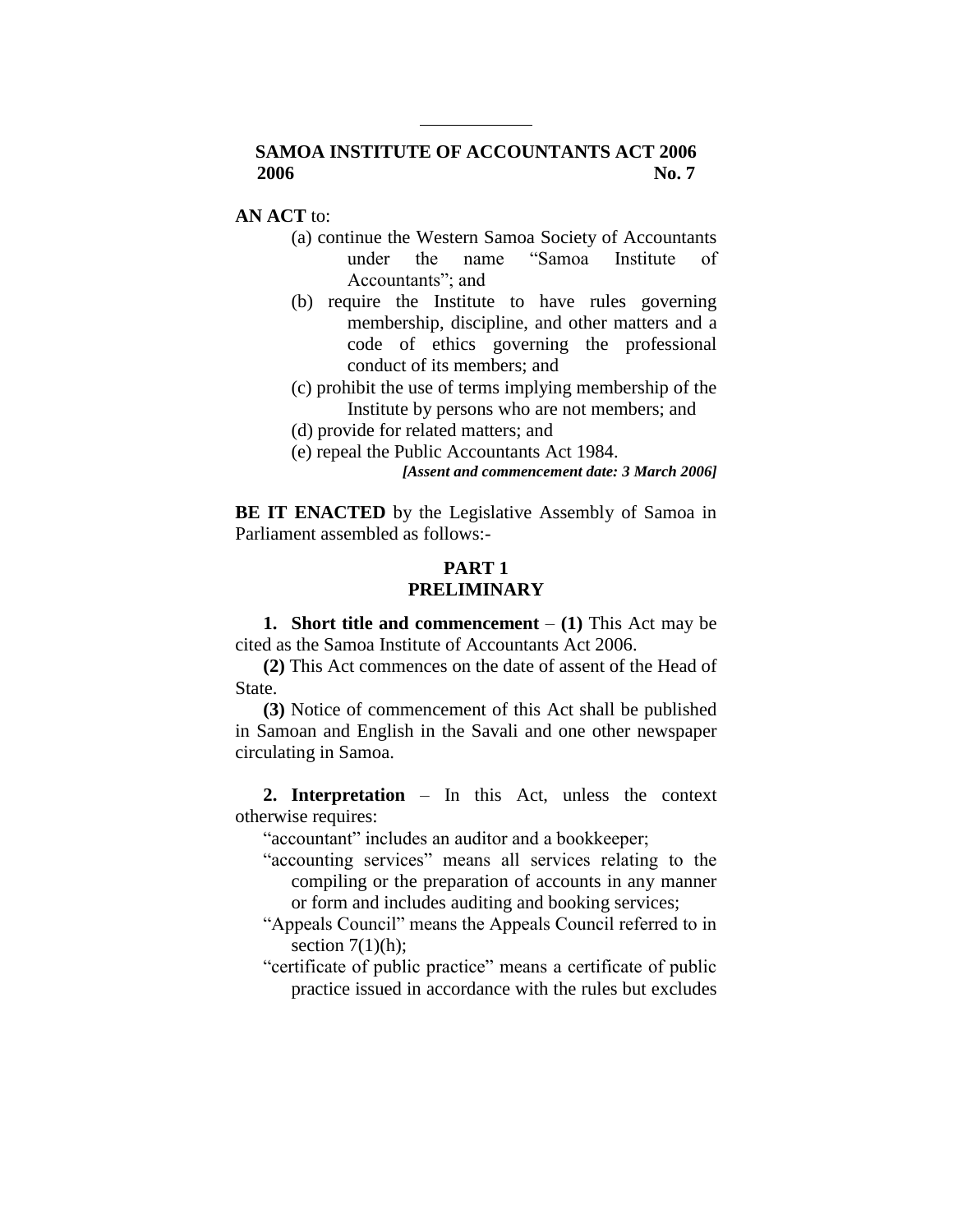any "temporary Certificate of public practice" that may be issued by the Council under the rules;

- "chartered accountant" means a member of the Institute who, under the rules of the Institute, is entitled to use the designation "chartered accountant";
- "Code" means the code of ethics of the Institute referred to in section 8;
- "Council" means the Council of the Institute referred to in section  $7(1)(a)$ ;
- "Disciplinary body" or "body" means the Disciplinary Tribunal or the Appeals Council;
- "Disciplinary Tribunal" means the Disciplinary Tribunal referred to in section  $7(1)(g)$ ;
- "Government" means the Government of the Independent State of Samoa;
- "Institute" means the Samoa Institute of Accountants constituted under this Act;
- "member" means a person who, under the rules of the Institute, is a Chartered Accountant or Accountant Technician of the Institute;
- "Professional Conduct Committee" means the Professional Conduct Committee referred to in section 7(1)(f);
- "Registrar" means the Registrar of Companies;
- "registration" means registration by the Registrar on a public file;
- "Rules" means the Rules of the Institute established under section 7;
- "Society" means the Western Samoa Society of Accountants constituted under the Public Accountants Act 1984.

**3. Act to bind the Government** – This Act binds the Government.

#### **PART 2**

## **SAMOA INSTITUTE OF ACCOUNTANTS**

**4. Continuation of Society as Institute** – **(1)** The body corporate existing under the name of the Western Samoa Society of Accountants immediately before the day on which this Act comes into force shall continue on and after that day under the name of "Samoa Institute of Accountants".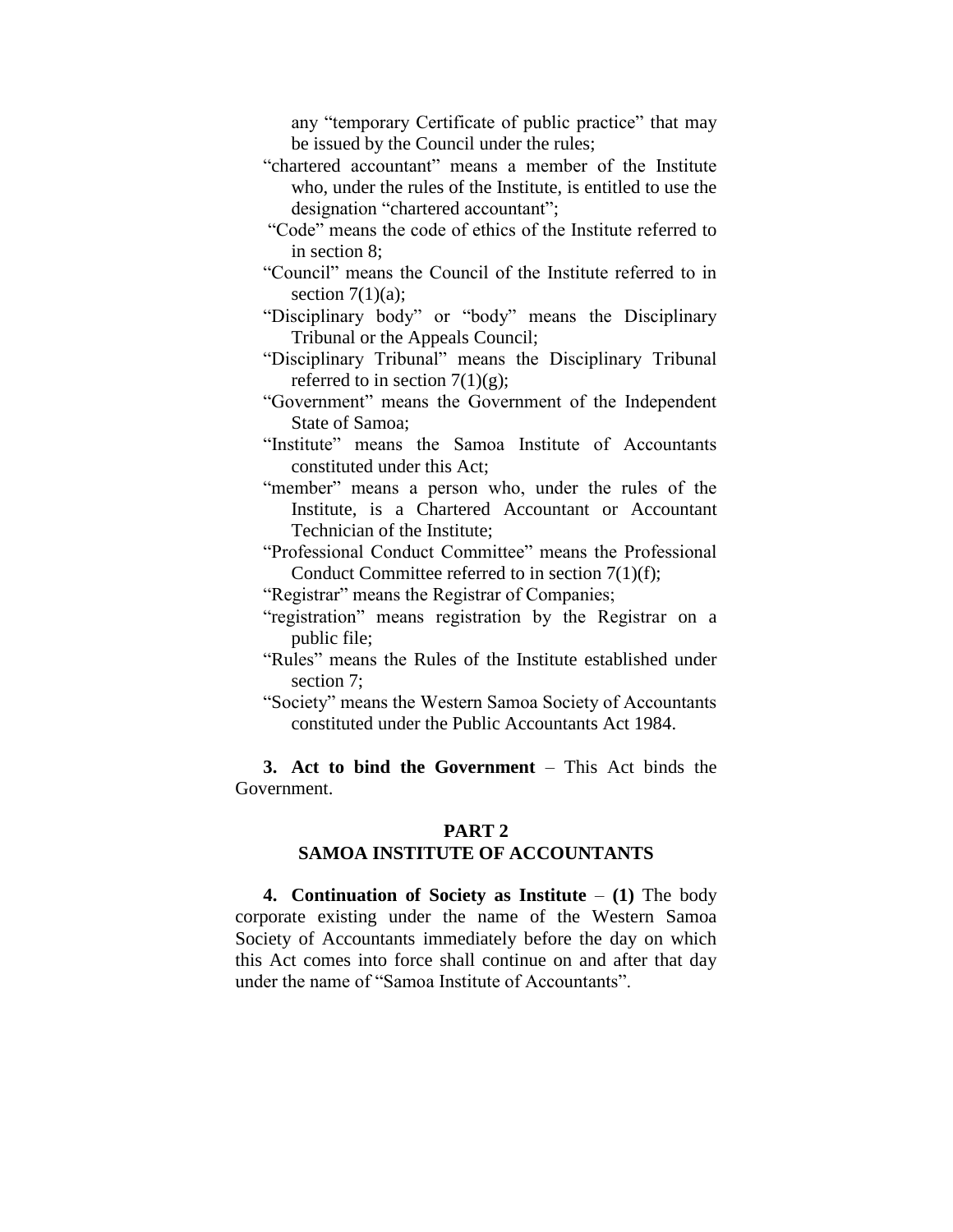- **(2)** The Institute shall:
	- (a) have perpetual succession and a common seal; and
	- (b) be capable of suing and being sued in its corporate name; and
	- (c) be capable of entering into contracts, acquire, hold and dispose of real and personal property and be capable of doing all such other acts and things as bodies corporate may lawfully do; and
	- (d) be capable of exercising all such authorities and powers as shall be necessary or expedient for the due administration of this Act.

**(3)** The Institute shall have members in accordance with the rules and this Act but membership does not of itself:

- (a) impose on the members any liability in respect of any contract, debt, or other obligation made or incurred by the Institute; or
- (b) confer on the members any right, title, or interest in the property of the Institute.

**5. Functions of Institute** – The functions of the Institute are:

- (a) to promote quality, expertise, and integrity in the profession of accountancy by its members in Samoa; and
- (b) to promote, control, and regulate the profession of accountancy by its members in Samoa; and
- (c) to promote the training, education, and examination of persons practising, or intending to practise, the profession of accountancy in Samoa or elsewhere; and
- (d) to protect the interests of the Institute and the accountancy profession; and
- (e) to discourage illegal, dishonourable, unprofessional and improper conduct by accountants; and
- (f) to grant or issue certification of membership to members and to other persons in recognition of their proficiency in accounting or in any matter relating to the duties of an accountant; and
- (g) to grant prizes or scholarships, to hold exhibitions, and to grant pecuniary or other assistance to student of accounting; and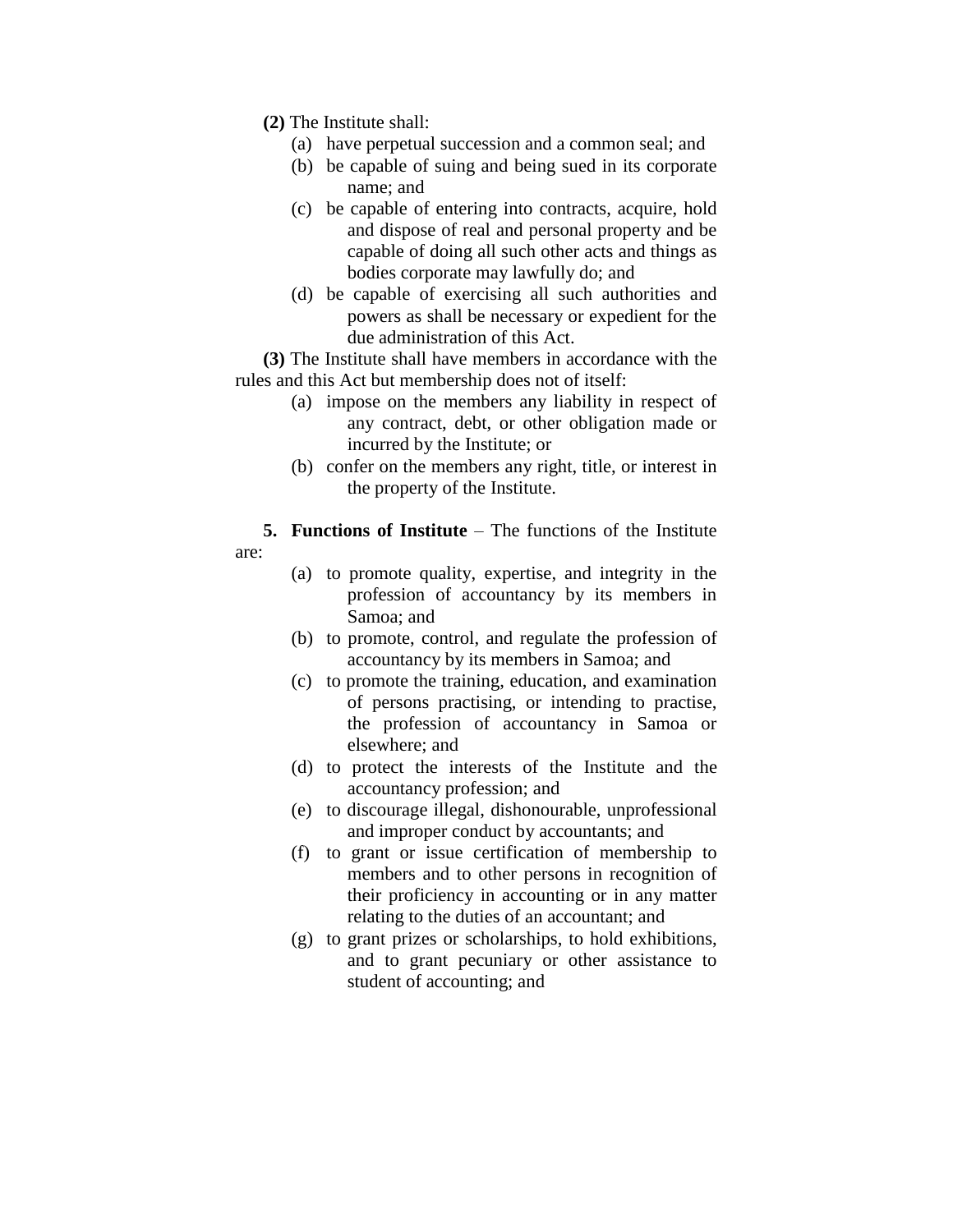(h) any other functions that are conferred on it by the rules.

**6. Powers of Institute** – (1) The Institute has all the powers that are reasonably necessary or expedient to enable it to carry out its functions provided by this Act or any applicable law.

**(2)** Without limiting subsection (1), the Institute may do any of the following:

- (a) subject to this Act, impose or levy fees or other charges to be paid by its members in respect of matters arising under or provided for or authorised by this Act;
- (b) grant or issue certification to members and other persons with proven proficiency in accountancy;
- (c) grant or issue awards and scholarships to members and other persons with proven outstanding performance relating to accountancy;
- (d) grant pecuniary or other assistance to students of accounting; and
- (e) exercise any other powers that are conferred on it by this Act or any other law.

**7. Rules of Institute** – **(1)** The Institute must have rules that provide for:

- (a) a Council of the Institute and the powers of the Council; and
- (b) the admission of members of the Institute and the cessation of membership; and
- (c) the summoning and holding of general meetings of the Institute, and the method of voting at those meetings; and
- (d) a President and one or more Vice-Presidents of the Institute; and
- (e) an Executive Board of the Institute; and
- (f) a Professional Conduct Committee to investigate complaints against members and former members of the Institute and the powers and procedure of that Committee; and
- (g) a Disciplinary Tribunal to hear complaints and matters referred to it by the Professional Conduct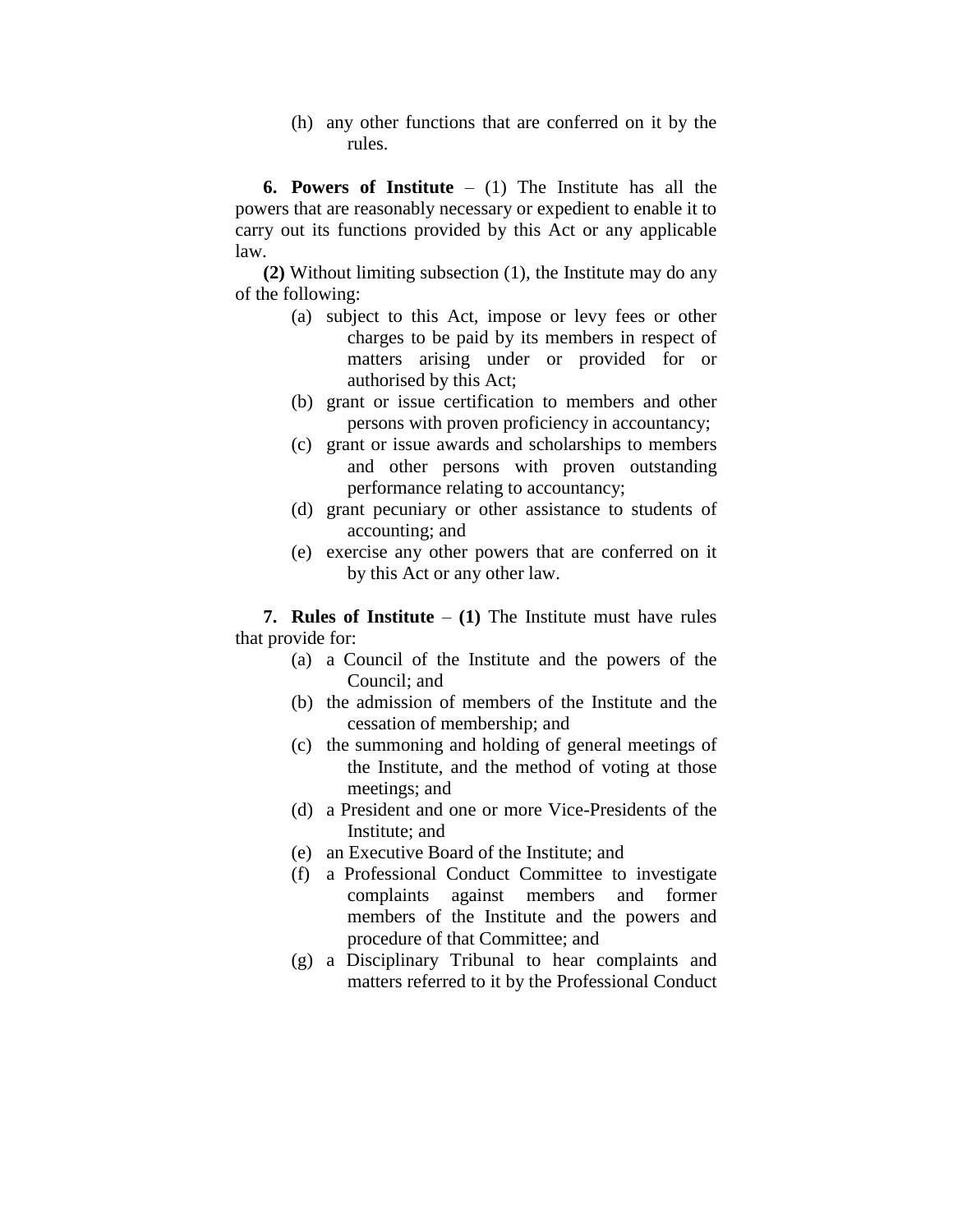Committee and the powers and procedure of that Tribunal; and

- (h) an Appeals Council to hear appeals from decisions of the Disciplinary Tribunal and the powers and procedure of that Council; and
- (*i*) the kinds of conduct, including criminal offences, professional misconduct, breaching money laundering and counter terrorism misconduct and financial misconduct, for which a member or former member may be disciplined; and
- (j) the actions that may be taken in respect of, and the penalties that may be imposed on, a member or former member by the Professional Conduct Committee or a disciplinary body for such conduct: and
- (k) the use and control of the common seal of the Institute; and
- (*l*) the issue and control of temporary practicing certificates to non-members; and
- (m) the amendment and replacement of the rules.

**(2)** In addition to subsection (1), the rules may contain any other provisions that are not inconsistent with this Act or any other Act or any rule of law.

**(3)** The Council must, no later than 90 days after the day on which this Act comes into force, deliver to the Registrar for registration a document described as, and which shall constitute, the rules of the Institute.

**(4)** The Council must, no later than 90 days after the passing of any amendment to the rules or replacing the rules, deliver to the Registrar for registration a copy of the amendment or the new rules.

**8. Code of ethics** – **(1)** The Institute must have a code of ethics that governs the professional conduct of its members.

**(2)**The code of ethics must be prescribed by the Council.

**(3)**The Council must, no later than 90 days after the day on which this Act comes into force, deliver a copy of the code to the Registrar for registration.

**(4)** The Council may amend or revoke the code.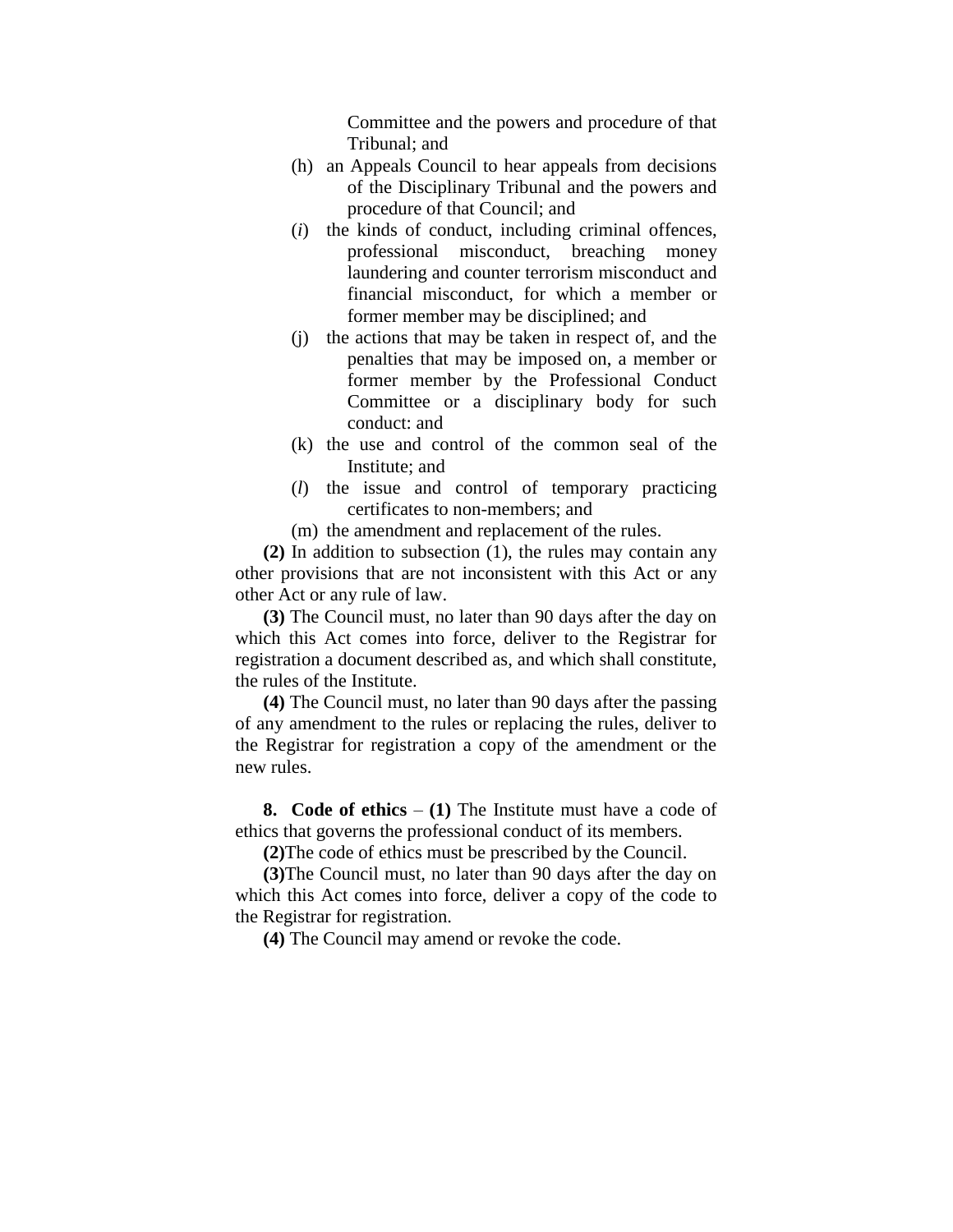**(5)** Revocation of the code shall become effective upon the date of registration of the replacement code delivered by the Council to the Registrar.

**(6)** The Council must, no later than 90 days after passing any amendment to the code or replacing the code, deliver to the Registrar for registration a copy of the amendment or the new code.

### **PART 3 DISCIPLINARY MATTERS**

**9. Professional Conduct Committee and disciplinary bodies to observe rules of natural justice**  $- (1)$  **In the exercise** of their functions and powers, the Professional Conduct Committee and each disciplinary body shall observe the rules of natural justice.

**(2)**If any matter relating to the investigation, hearing and determination of any charge laid against a member is not provided for under this Act, the provisions of the Commissions of Inquiry Act 1964 apply.

**10. Evidence at hearings of disciplinary bodies** – A disciplinary body may:

- (a) receive evidence on oath (and for that purpose an officer or employee of the Institute, or a member of the disciplinary body, may administer an oath); and
- (b) permit a person appearing as a witness before it to give evidence by tendering a written statement and verifying that statement by oath.

**11. Disciplinary bodies may summon witnesses** – **(1)** A District Court Judge may, on the application of a party to proceedings before a disciplinary body, give a certificate authorising the disciplinary body to issue a summons under this section.

**(2)** A District Court Judge shall not give a certificate under subsection (1) unless satisfied that:

> (a) the evidence of the witness is or may be material to the hearing of a matter by the disciplinary body; and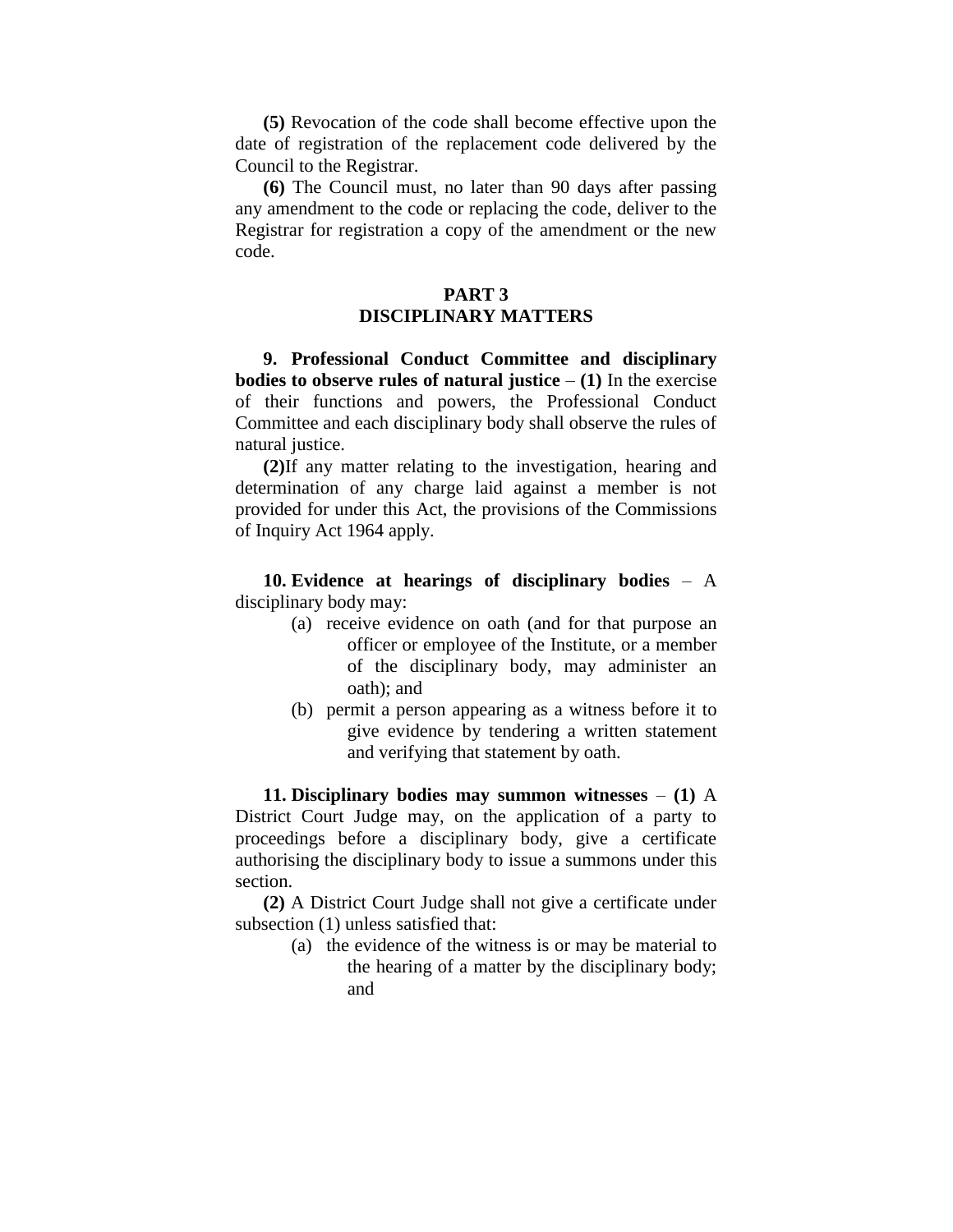(b) it is necessary or desirable that the summons be issued to compel the attendance of the witness at the hearing.

**(3)** A disciplinary body shall, on production of a certificate referred to in subsection (1), issue a summons in writing, signed by a member of the disciplinary body, requiring a person specified in the summons to attend a hearing of the disciplinary body at the time and place specified in the summons and do all or any of the following at the hearing:

- (a) give evidence;
- (b) give evidence under oath;
- (c) produce documents, things, or information or any specified documents, things, or information in the possession or control of that person that are relevant to the hearing.

**(4)** A disciplinary body may require that any documents or information produced under this section be verified by oath, statutory declaration, or otherwise.

**(5)** A disciplinary body may:

- (a) require that copies of any documents or information produced under this section must also be provided to any person appearing at the hearing; and
- (b) impose any terms and conditions in respect of the provision of copies of any documents or information to a person appearing at the hearing and the use that may be made of them.
- **(6)** A summons may be served:
	- (a) by delivering it to the person summoned; or
	- (b) by posting it to the person summoned at that person's usual postal address.
- **(7)** A summons must:
	- (a) if it is to be served under subsection  $(6)(a)$ , be served at least 24 hours before the attendance of the witness is required; or
	- (b) if it is to be served under subsection  $(6)(b)$ , be served at least 10 days before the attendance of the witness is required.

**(8)** A summons that is posted is treated as having been served when it would have been served in the ordinary course of post.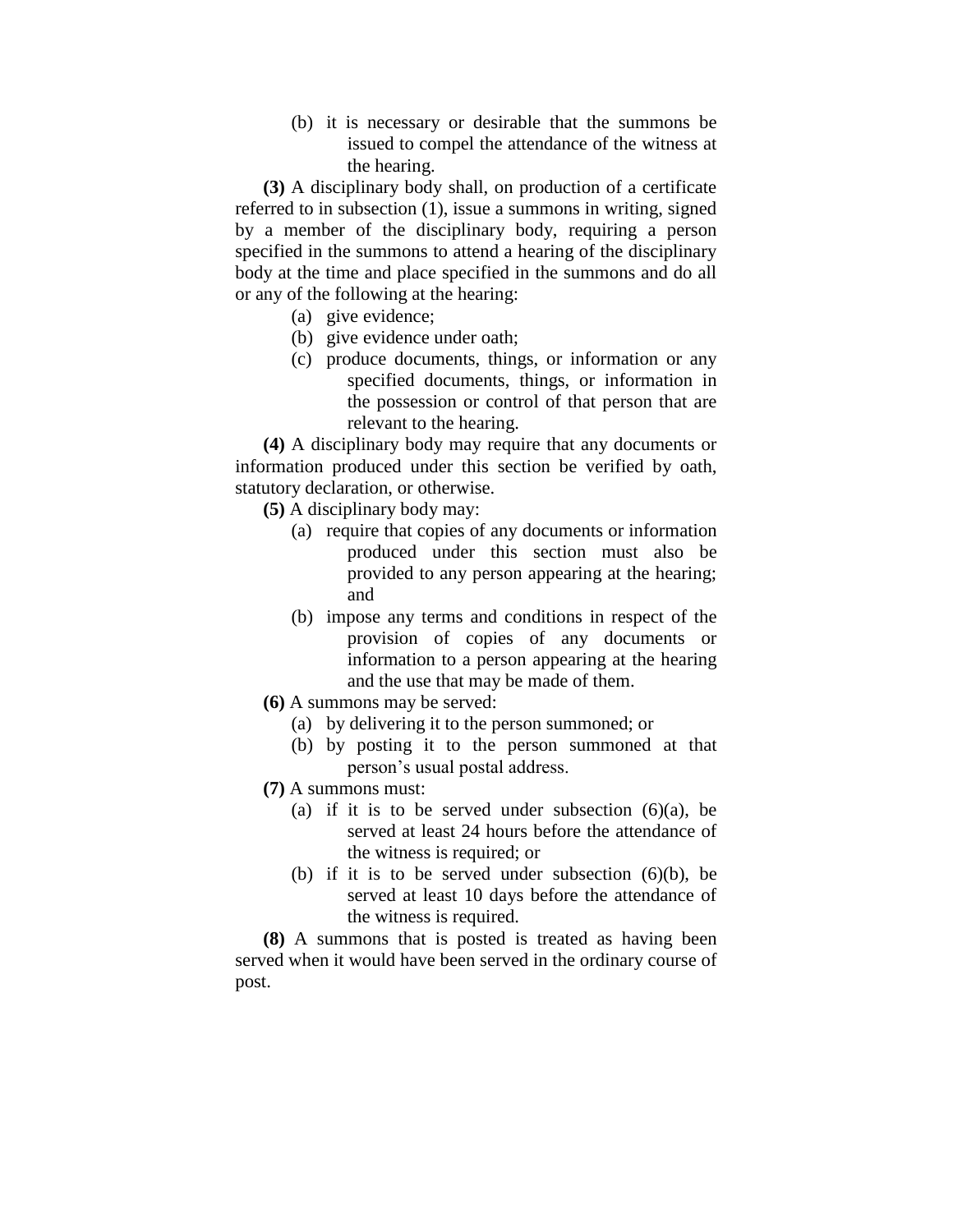**(9)** There shall be paid or tendered to the witness by the person requiring the attendance of the witness at the time the summons is served, or at some other reasonable time before the hearing, the sum estimated to be payable to that witness for fees, allowances, and expenses under the scales as may be determined by notice in writing by the Institute from time to time.

**(10)** A notice issued under subsection (9) must be published in the *Savali* and one other newspaper circulating in Samoa.

**12. Protection for members of disciplinary bodies and others** – **(1)** No action shall lie against a member of the Professional Conduct Committee or a disciplinary body in exercising, in good faith, any power or function under this Act or the rules.

**(2)** A person who:

- (a) provides documents, things, or information to the Professional Conduct Committee; or
- (b) produces documents or things to a disciplinary body; or
- (c) gives evidence or answers questions at a hearing of a disciplinary body, –

has the same privileges as witnesses have in a court of law.

**(3)** A counsel appearing before a disciplinary body has the same privileges and immunities as counsel in a court of law.

**13. Enforcement of orders** – **(1)** When the Professional Conduct Committee or a disciplinary body, acting in accordance with this Act or the rules, makes an order or otherwise exercises any power in respect of any person who is or was a member of the Institute, that order or other exercise of any power has effect whether or not that person remains a member of the Institute.

**(2)** If the Professional Conduct Committee or a disciplinary body, acting under this Act or the rules, orders a person who is or was a member of the Institute to pay a penalty, expenses, or other monetary amount to the Institute, that amount is recoverable by the Institute from that person as a debt due to the Institute, whether or not that person remains a member of the Institute.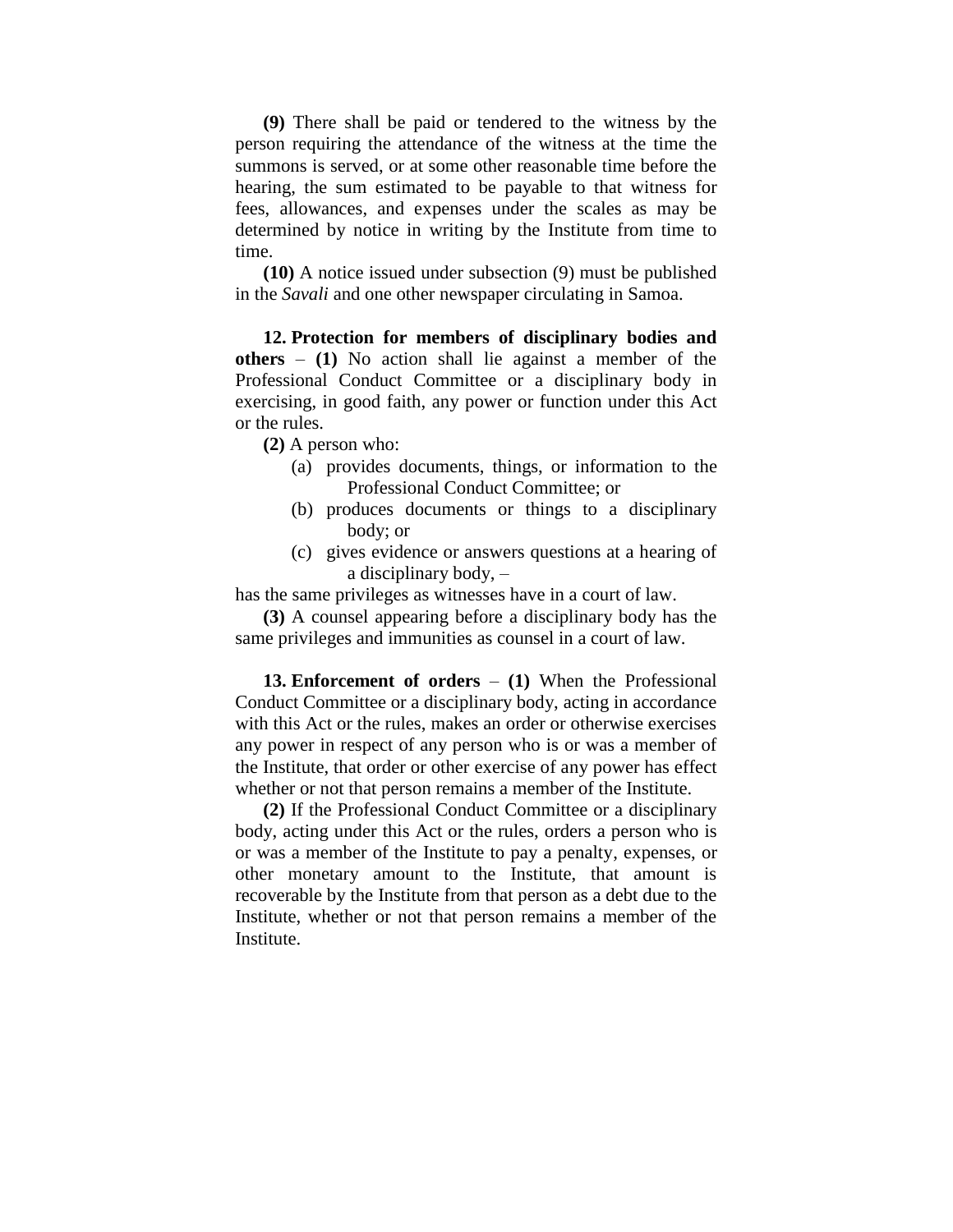# **PART 4 OFFENCES**

**14. Improper use of terms implying membership of Institute** –  $(1)$  A person commits an offence who:

- (a) not being a member of the Institute, uses in connection with the person's business, employment, or profession any written words, initials, or abbreviations of words intended to cause or which may reasonably cause any other person to believe that the person is a member of the Institute; or
- (b) not being entitled to do so under the rules, describes the person in writing as a chartered accountant or a chartered accountant in public practice or a fellow chartered accountant or an accounting technician; or
- (c) not being a member of the Institute, describes the person in writing as a registered accountant, unless it is proved that the manner and circumstances in which the description was given were such as to raise no reasonable inference that it was referring to membership of the Institute; or
- (d) not being entitled to do so under the rules, uses in connection with the person's name, or with the name under which the person carries on business, the initials "CA", "CA(PP)", "FCA", "FCA(PP)" or "AT" or an abbreviation of the words "chartered accountant", "chartered accountant (public practice)", "fellow chartered accountant", "fellow chartered accountant (public practice)", or "accounting technician", or any combination of any such initials or abbreviations, unless it is proved that the manner and circumstances in which the initials or abbreviations were used were such as to raise no reasonable inference that they were referring to membership of the Institute.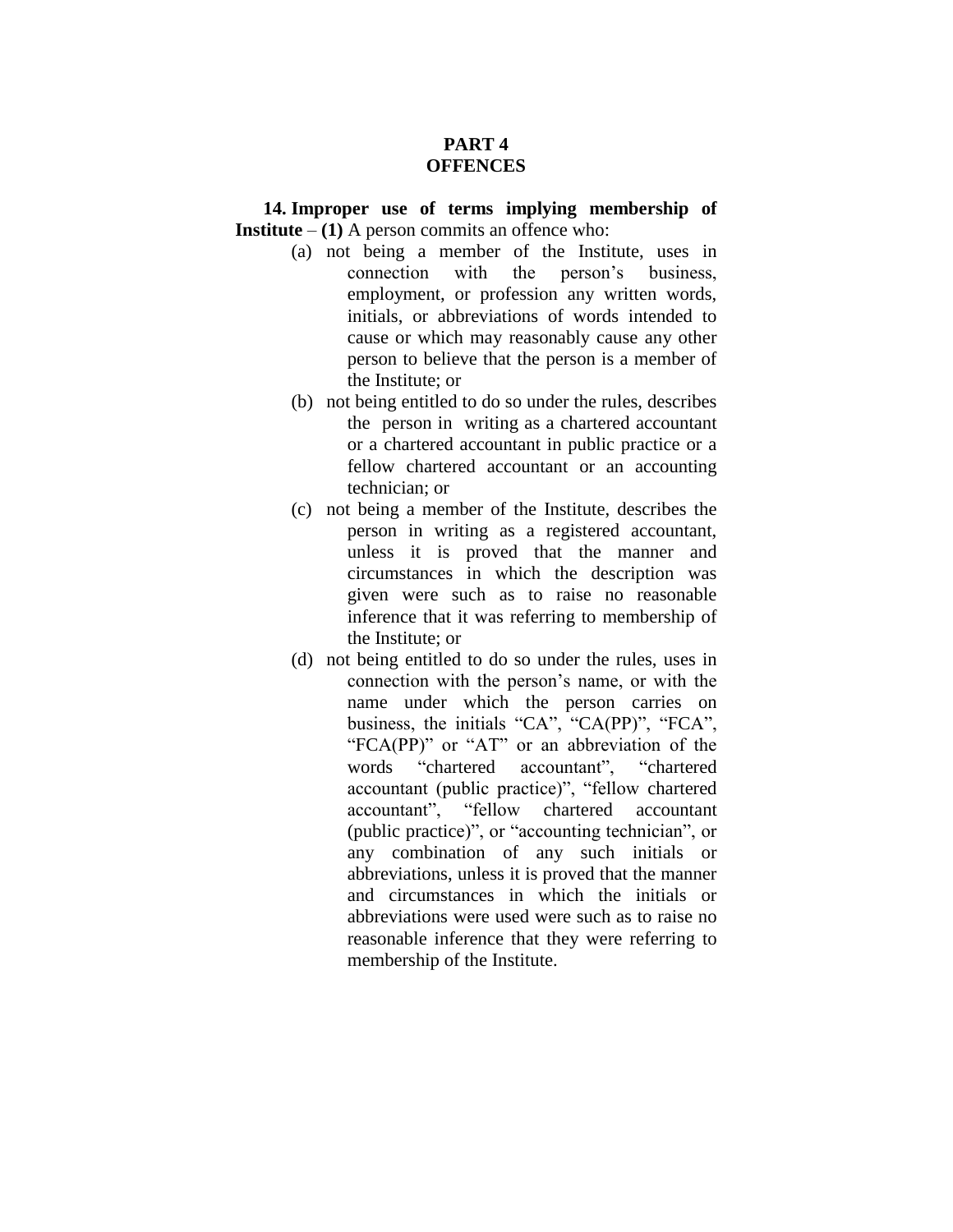**(2)** A person who is convicted of an offence against subsection (1) is liable to a fine not exceeding 100 penalty units, and if the offence of which a person is convicted is continued after the conviction, the person commits a further offence and is liable to a fine not exceeding 1 penalty unit for every day on which the offence is continued.

**15. Accountants and auditors must be qualified** – **(1)** Subject to subsection (3), it is an offence to describe or hold out publicly that a person is a chartered accountant or auditor unless that person is suitably qualified under subsection (2) to offer accounting or auditing services to the public.

**(2)** For the purpose of this section, a person is suitably qualified to provide accounting services to the public if that person holds a certificate of public practice or a temporary certificate of public practice issued by the Council of the Institute under its rules.

**(3)** Nothing in this section prevents:

- (a) a person who is not offering services to the public as an accountant or auditor or under any similar designation from the use of such a designation in respect of or in relation to the person's salaried employment or occupation; or
- (b) a person from practising publicly and describing the person as a secretary or cost consultant, or under any other designation not associated with or conveying the impression that the person is an accountant or auditor; or
- (c) the Controller and Auditor General from appointing, or authorising or approving the appointment of a person as an audit inspector in respect of any public undertaking.

**(4)** A person who is convicted on an offence against this section is liable to a fine not exceeding 100 penalty units; and if the offence of which a person is convicted is continued after the conviction, the person commits a further offence and is liable to a fine not exceeding 1 penalty unit for every day on which the offence is continued.

### **16. Failure to comply with summons of disciplinary body** – **(1)** A person summoned under section 11 to attend a hearing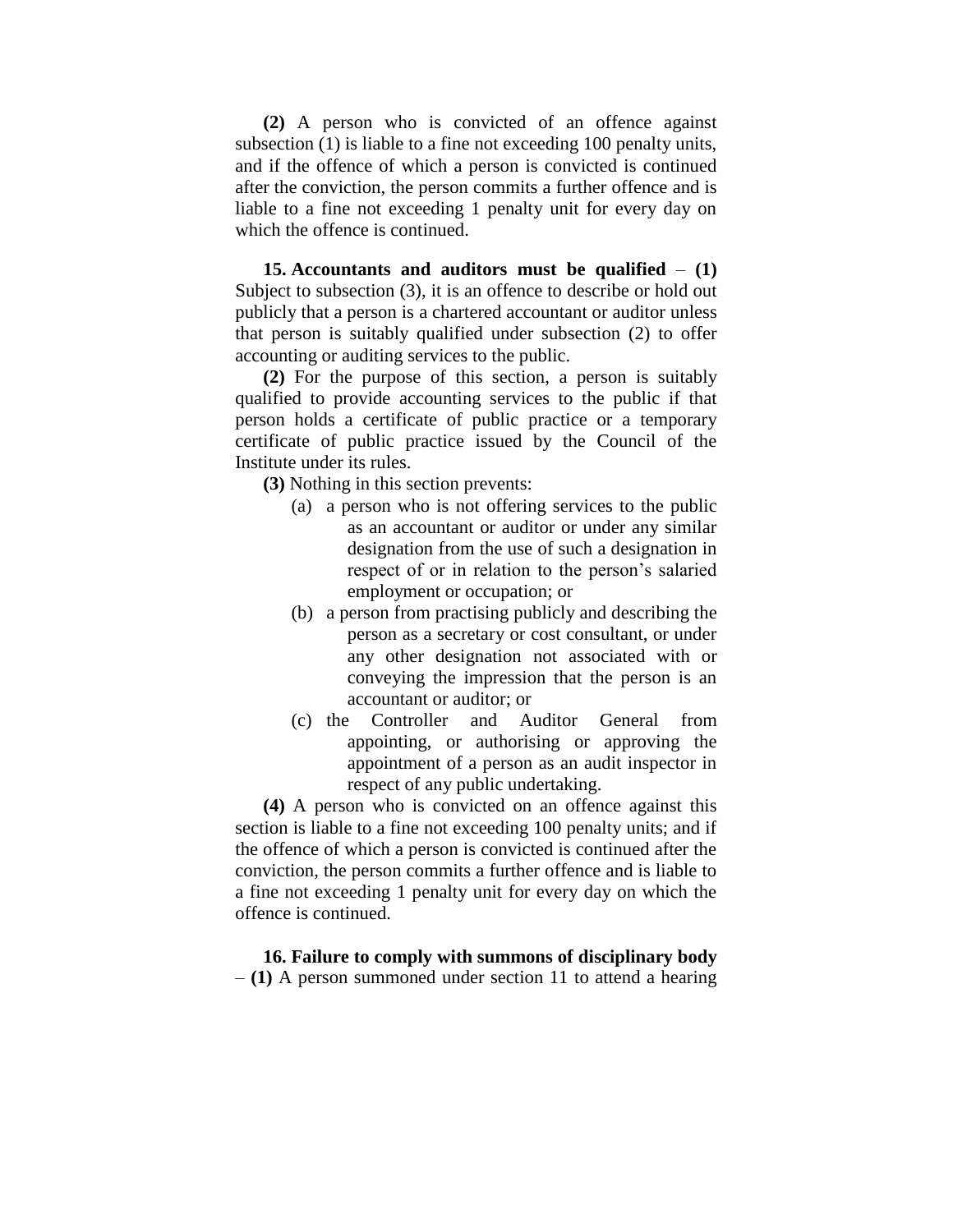of a disciplinary body commits an offence if such person summonsed, without sufficient cause, does any or all of the following:

- (a) fails to attend in accordance with the summons; or
- (b) does not give evidence when required to do so; or
- (c) does not give evidence under oath when required to do so; or
- (d) does not answer any question that is lawfully asked by the disciplinary body; or
- (e) does not, provide any documents, things, or information the summons requires that person to provide.

**(2)** A person summoned to attend a hearing of a disciplinary body shall not be convicted of an offence against subsection (1) unless witnesses expenses are paid or tendered to that person under section 11(9).

**(3)** A person who is convicted of an offence against this section is liable to a fine not exceeding 10 penalty units.

## **PART 5 AGENT TO CONDUCT PRACTICE OF SOLE PRACTITIONER**

**17. Agent may be appointed to conduct sole practitioner's practice** – Despite any other enactment or rule of law, an agent may be appointed, under the Schedule, to conduct the practice of a chartered accountant in public practice who is a sole practitioner.

### **PART 6 MISCELLANEOUS**

**18. References to Society** – A reference to the Society in an enactment or document is, unless the context otherwise requires, to be read as a reference to the Institute.

**19. References to chartered accountants** – A reference in an enactment to a:

- (a) chartered accountant; or
- (b) chartered accountant in public practice; or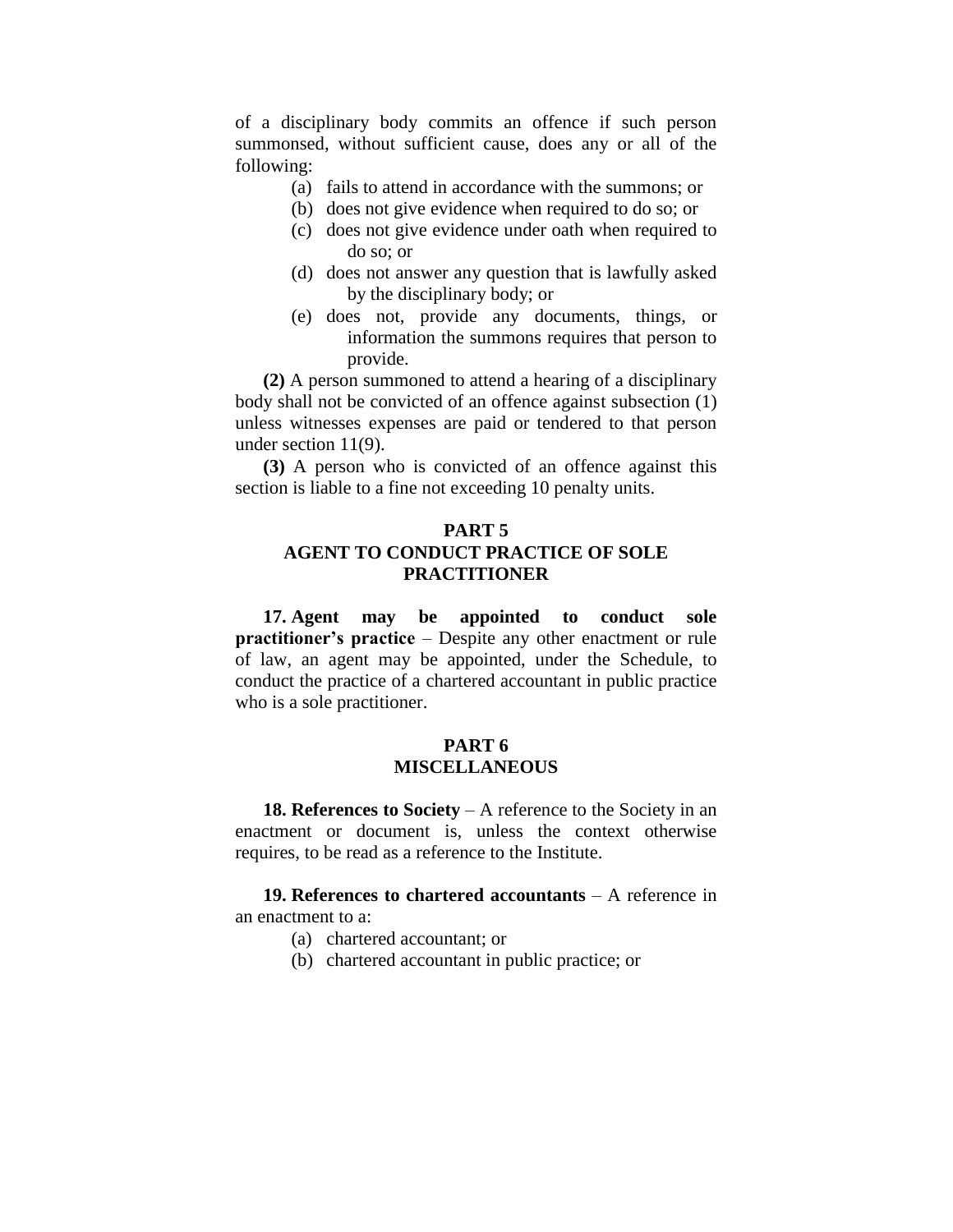(c) chartered accountant who holds a certificate of public practice, in relation to the holding of any office (including the office of auditor), the performance of any function, the exercise of any power, or acting in any particular capacity, –

is, unless the context otherwise requires, to be read as a reference to a chartered accountant (within the meaning of section 2) who, under the rules, is entitled to hold that office, perform that function, exercise that power, or act in that capacity.

**20. Fees payable to Registrar** – The Head of State may, make regulations prescribing fees payable to the Registrar for registration of documents under this Act.

**21. Transitional provision relating to disciplinary proceedings** – The Public Accountants Act 1984 shall continue to apply in respect of any complaint made, and any disciplinary proceedings commenced, under that Act before the commencement of this Act.

**22. Repeal** – The Public Accountants Act 1984 is repealed.

**23. Savings and transitional** – **(1)** Every certificate, diploma, degree, scholarship, register, document and act of authority so far as they are subsisting or in force at the time of the commencement of this Act relating to the Public Accountants Act 1984 shall continue and have effect until such time as they are altered or amended or cancelled in accordance with the corresponding provisions of this Act.

**(2)** Subject to section 21, all applications and other matters arising out of the Public Accountants Act 1984 which are not determined or otherwise dealt with under that Act at the date of the commencement of this Act shall be determined or otherwise dealt with under the corresponding provisions of this Act as the case may require, with such modifications, adaptions and alterations as the Minister responsible for Finance may determine in writing from time to time.

**(3)** All real and personal property, belonging to the Society immediately before the commencement of this Act is vested in the Institute without conveyance, transfer, or assignment, and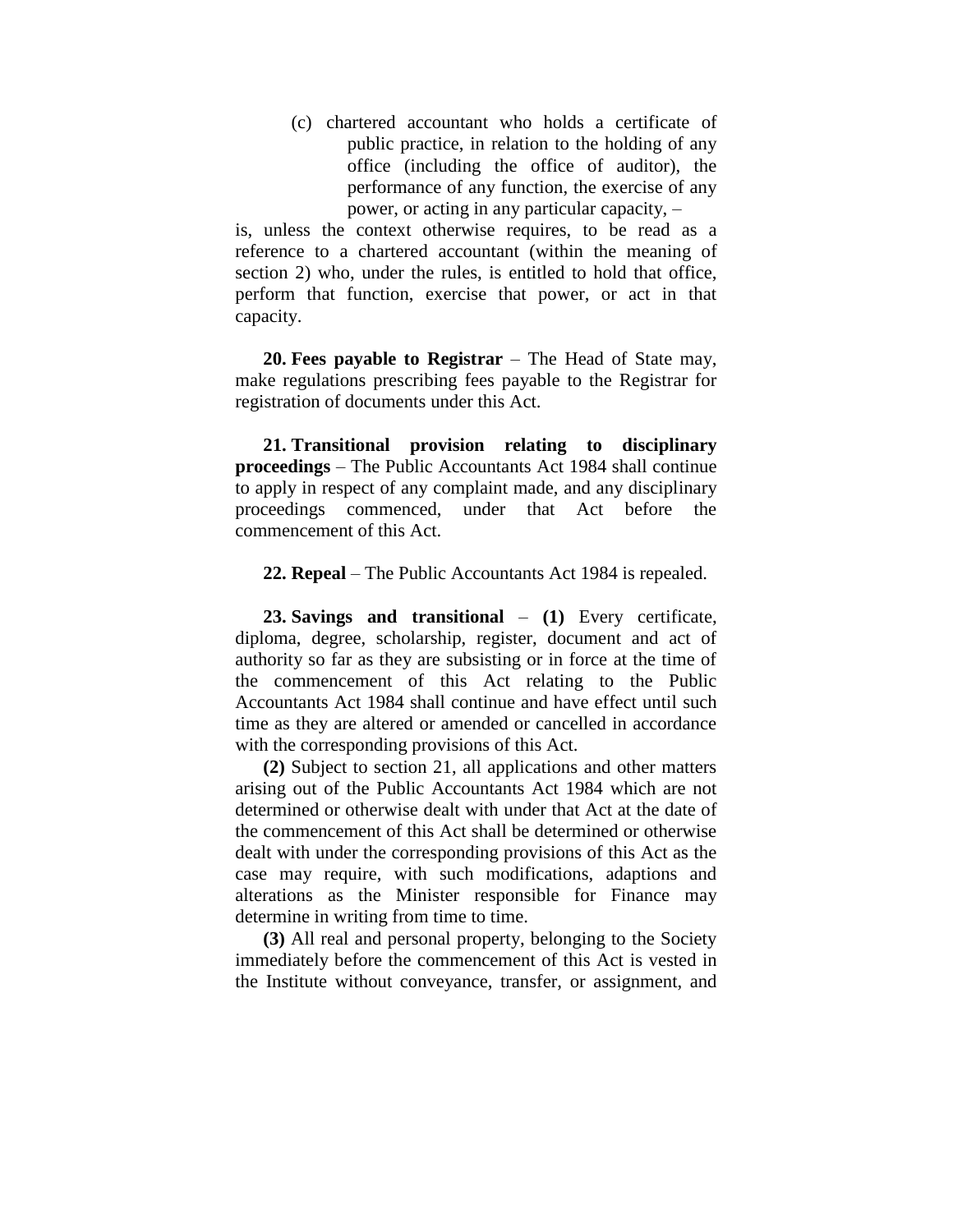subject to the provisions of this Act, shall be held by the Institute for the same purposes as such property was held by the Society.

**(4)** Subject to the provisions of this Act, all rights, obligations and liabilities which were vested in or imposed on the Society immediately before the commencement of this Act shall be vested in or imposed on the Institute and is deemed to be the rights, obligations and liabilities of the Institute.

**(5)** Subject to the provisions of this Act, all persons being members of the Society immediately before the commencement of this Act shall continue to be members of the Institute.

### **SCHEDULE (Section 17)**

## **APPOINTMENT OF AGENT TO CONDUCT SOLE PRACTITIONER'S PRACTICE**

**1. Interpretation** – **(1)** In this Schedule:

- "administrator" has the meaning given to it by section 2 of the Administration Act 1975;
- "agent" means a chartered accountant in public practice appointed under clause 2 to conduct the practice of a sole practitioner; and includes a substitute appointed under clause 4;
- "appointor" means a person who has given a power of attorney under this Schedule;
- "chartered accountant in public practice" means a chartered accountant who for the time being holds a certificate of public practice issued under the rules;
- "representative of a sole practitioner" means:
	- (a) an administrator of the estate of a sole practitioner; or
	- (b) a manager of the practice of a sole practitioner;

"sole practitioner" means a chartered accountant in public practice without a partner or partners.

**(2)** In this Schedule, a reference to conducting the practice of a chartered accountant includes operating the bank account or accounts relating to that practice.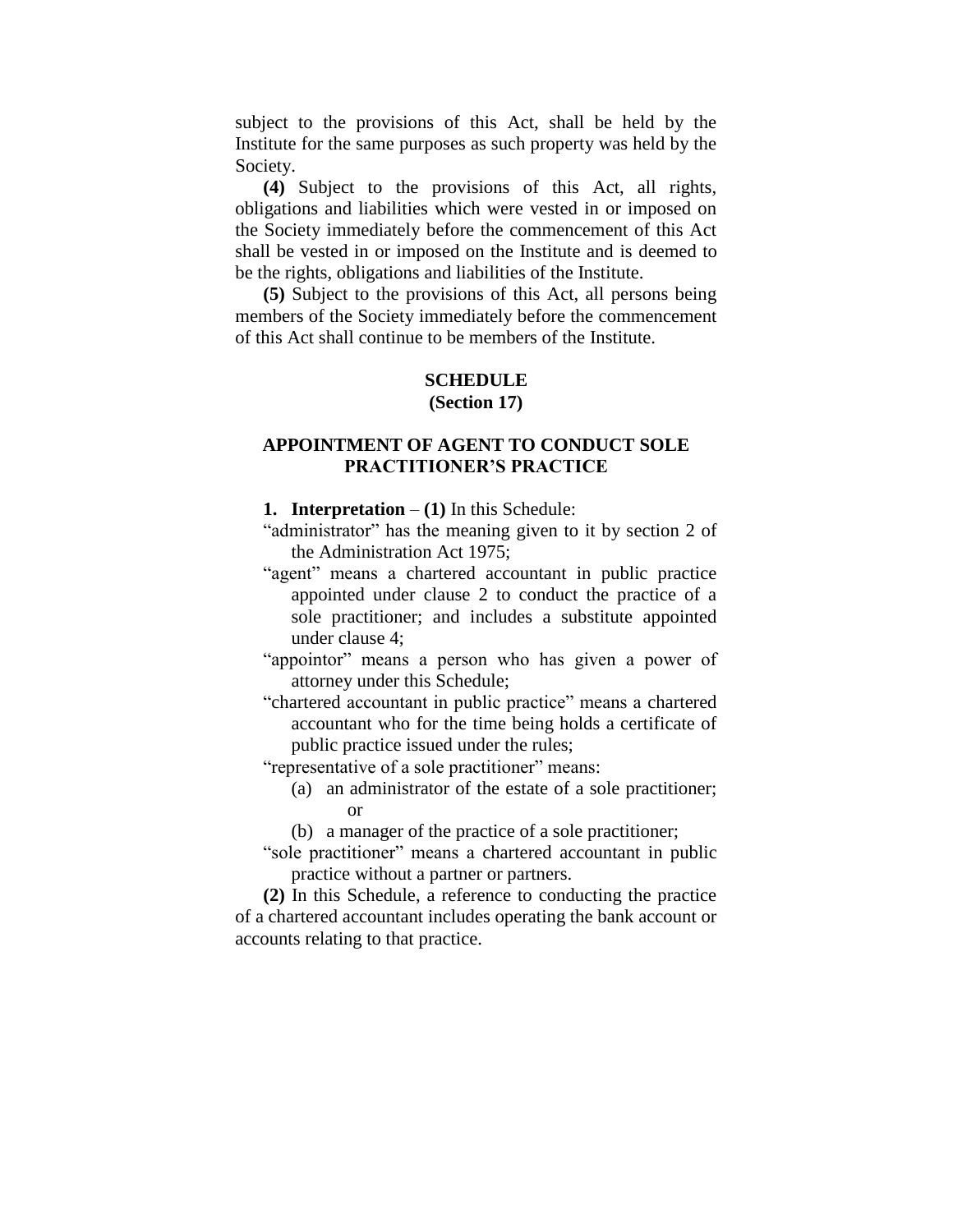**2. Appointment of agent** – **(1)** Subject to the provisions of this Schedule, a sole practitioner or the representative of a sole practitioner may appoint 1or more chartered accountants in public practice to conduct the sole practitioner's practice in the sole practitioners name.

**(2)** A sole practitioner or representative of a sole practitioner must not appoint an agent to conduct the practice of the sole practitioner if:

- (a) an agent has already been appointed in respect of that practice; and
- (b) the powers of that agent have been suspended under clause 7.

**3. Consent to appointment** – The appointment of an agent may be made only with the consent of the agent and, in the case of an appointment by an administrator, may be made only with the consent of the Council.

**4. Form and conditions of appointment** – **(1)** The appointment of an agent:

- (a) must be by a power of attorney in a form approved by the Council; and
- (b) if 2 or more persons are appointed agents, must state whether they are appointed jointly and severally or otherwise; and
- (c) may authorise the agent to appoint one or more chartered accountants in public practice as a substitute for that agent.

**(2)** All the provisions of this Schedule apply to a substitute appointed by an agent under this clause as if that substitute had been the agent originally appointed under clause 2.

**5. Term of appointment** – **(1)** The appointment of an agent by a sole practitioner must be for one or more of the following periods:

- (a) any period during which the sole practitioner is incapacitated and unable to conduct his or her practice;
- (b) any period during which the sole practitioner is absent from Samoa;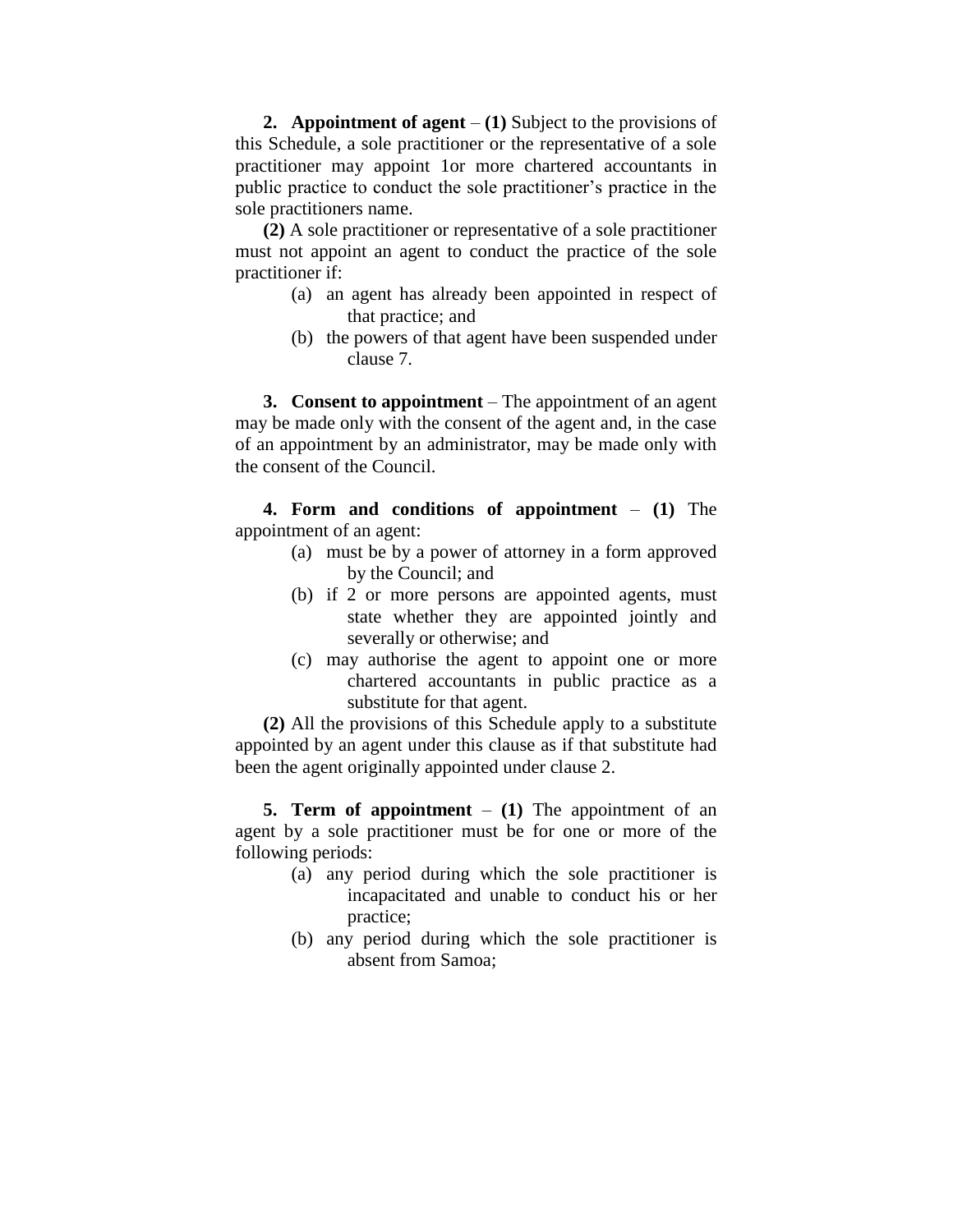- (c) a period from the death of the sole practitioner until the earlier of the following —
	- (i) an administrator of the estate of the sole practitioner revokes the appointment;
	- (ii) one year after the grant of administration in the estate of the sole practitioner.

**(2)** The appointment of an agent by an administrator of the estate of a sole practitioner shall continue until the administrator revokes the appointment.

**6. Cessation of agent's powers** – **(1)** The powers of an agent cease on the earlier of the following:

- (a) the revocation of the appointment;
- (b) the expiry of the term of the appointment; or
- (c) the sole practitioner, in respect of whose practice the powers have been given, commencing practice with any other chartered accountant or chartered accountants.

**(2)** The powers of an agent do not cease by reason only of the sole practitioner, in respect of whose practice the agent has been appointed, dying or becoming mentally disordered.

**7. Suspension of powers of agent** – **(1)** A manager or an administrator of the practice of a sole practitioner may, at any time, suspend the powers of an agent to conduct the practice of the sole practitioner.

**(2)** A manager or administrator may revoke any suspension under subclause (1).

**(3)** A manager or administrator shall, as soon as practicable, give the agent notice in writing of the suspension or revocation.

- **8. Obligations of agents (1)** An agent must not act until:
	- (a) the agent has given a certified copy of the power of attorney to the Institute; and
	- (b) the Council, or a committee of the Council authorised by the Council for this purpose, has resolved to permit the agent to act under that power of attorney.

**(2)** If an agent ceases to act as such, the agent and the agent's appointor (if living) must, as soon as practicable, give the Institute notice in writing of the agent ceasing to act.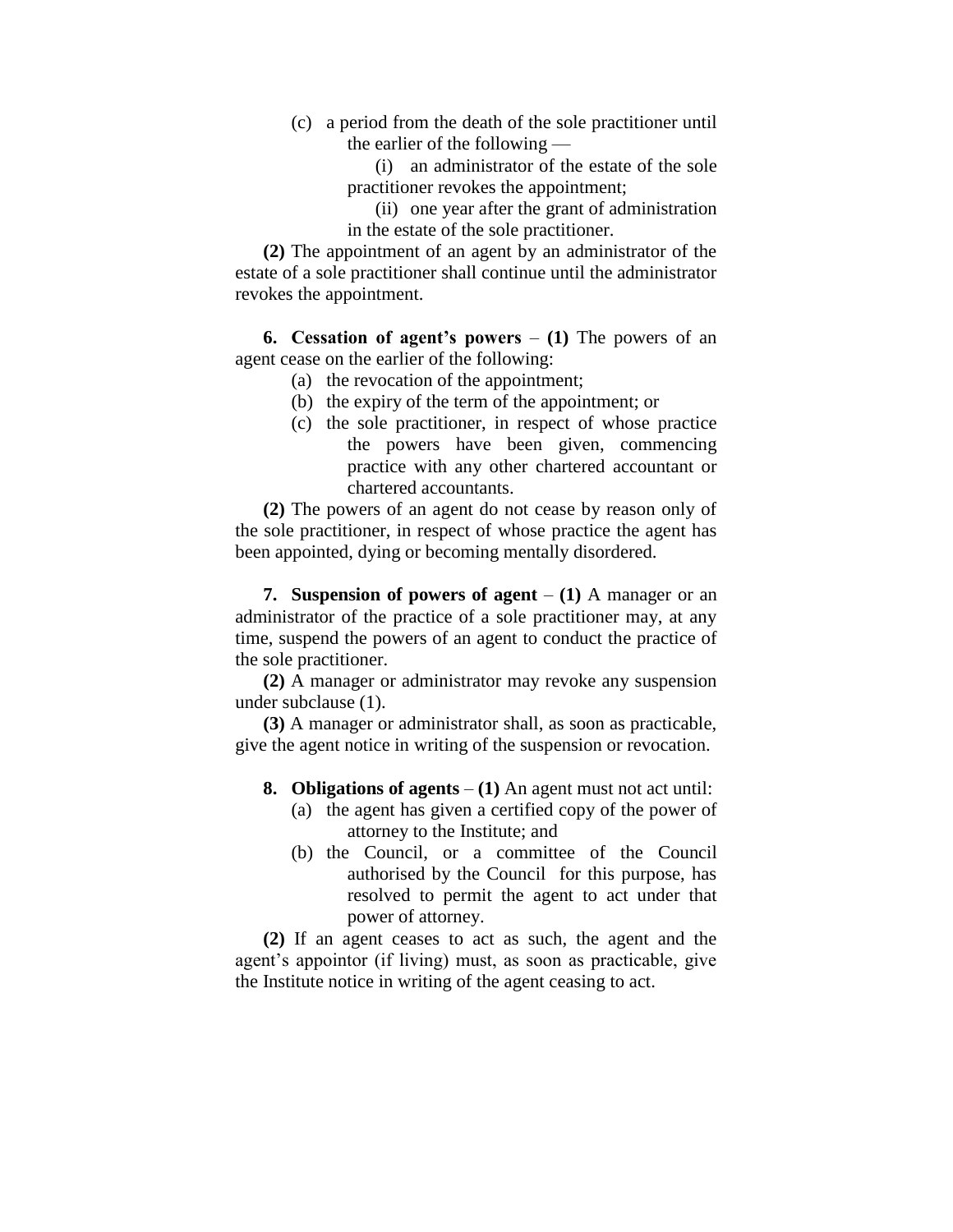**(3)** Notice to the Institute under this clause may be given to an officer or employee of the Institute authorised by the Institute to accept notice for this purpose.

**9. Fees, etc** – **(1)** An agent acting under a power of attorney given under this Act must pay all fees payable in accordance with the rules of the Institute, all contributions and levies to the fidelity fund, and all other amounts for which the sole practitioner would have been liable if the sole practitioner had continued to practise as a chartered accountant in public practice.

**(2)** While all such fees, contributions, levies, and amounts are being paid in respect of any sole practitioner who has died, the provisions of the Act and the rules shall apply in respect of that sole practitioner as if the sole practitioner were living and practising as a chartered accountant in public practice.

**10. Miscellaneous provisions** – **(1)** This Schedule applies despite the Property Law Act 1952 or any other enactment or rule of law.

**(2)** An enactment and rule of law applies to any agent or any agency under this Schedule, except to the extent that the enactment or rule of law has been modified by this Schedule.

**(3)** Nothing in this Schedule prevents:

- (a) the lawful disposal of the practice of a sole practitioner; or
- (b) a chartered accountant granting a power of attorney otherwise than under this Schedule.

#### **REVISION NOTES 2008 – 2019**

This is the official version of this Act as at 31 December 2019.

This Act has been revised by the Legislative Drafting Division in 2008 to 2019 respectively under the authority of the Attorney General given under the *Revision and Publication of Laws Act 2008.*

The following general revisions have been made:

(a) Amendments have been made to conform to modern drafting styles and to use modern language as applied in the laws of Samoa.